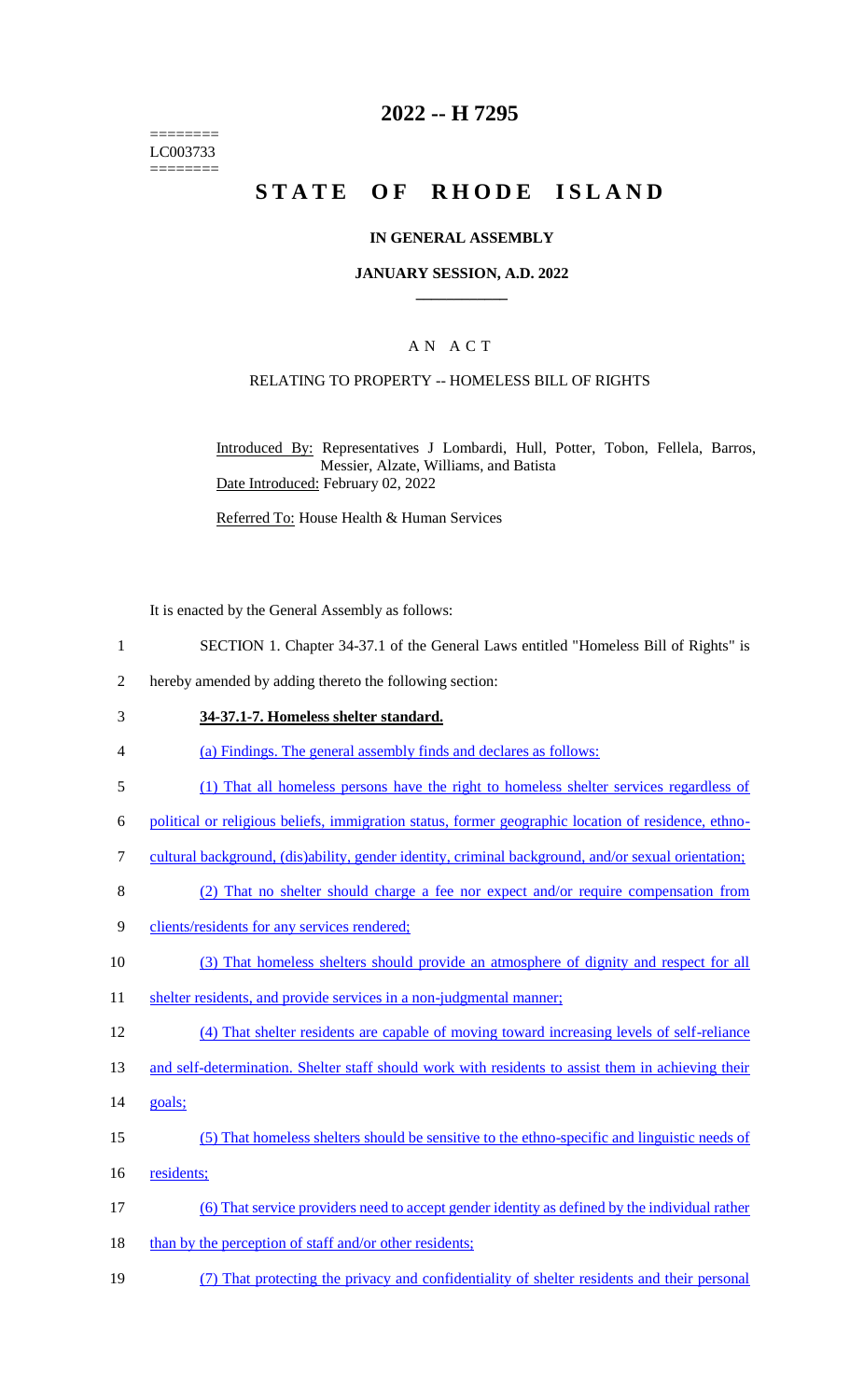information is of the utmost importance; (8) That all people staying in homeless shelters should have access to safe, nutritious food; (9) That the health and safety of shelter residents, volunteers, and staff is of the highest importance in each shelter; (10) That issuing service restrictions in the shelter system must be done only as a last resort and in the most serious cases; (11) That everyone is entitled to shelter service whether or not they use controlled substances and service policies should not be based on controlled substance use alone, except for those shelters operating on an abstinence or recovery model basis; (12) That shelter residents should be involved in service provision, program planning, 11 development and evaluation, and policy development; (13) That homeless shelters that include children and youth should provide support and 13 activities and ensure that the school-related recreation and treatment needs of resident children are 14 met on site through community based services; (14) That homeless shelters should afford an opportunity for children and youth with 16 developmental and/or physical disabilities to develop to their full potential within an environment 17 where they can interact and socialize with other children; (15) That shelters are part of a larger network of homeless services and agencies and 19 collaboration within this network is important to ensure effective and coordinated services; (16) That notification of shelter closure (either emergency or permanent shelter) should be done as soon as the provider is aware of the potential closure and posted in a common area. The 22 provider should notify their residents, and the office of housing and community development within the division of planning of the department of administration; and 24 (17) That all shelters should utilize the Rhode Island homeless information management system (HMIS) database, and make entries in a timely manner. 26 (b) The chair of the Rhode Island housing resources commission shall appoint an eleven (11) member committee to draft regulations for homeless shelters and provide recommendations 28 related to the operation of homeless shelters for consideration by the commission in preparation of the state's plan for housing pursuant to the provisions of § 42-128-8 as follows: (1) One homeless or formerly homeless person; (2) Two (2) representatives of the Rhode Island Homeless Advocacy Project; (3) One representative of the Rhode Island Coalition for the Homeless; (4) Two (2) homeless shelter providers operating a shelter for individuals; (5) Two (2) homeless shelter providers operating a shelter for families;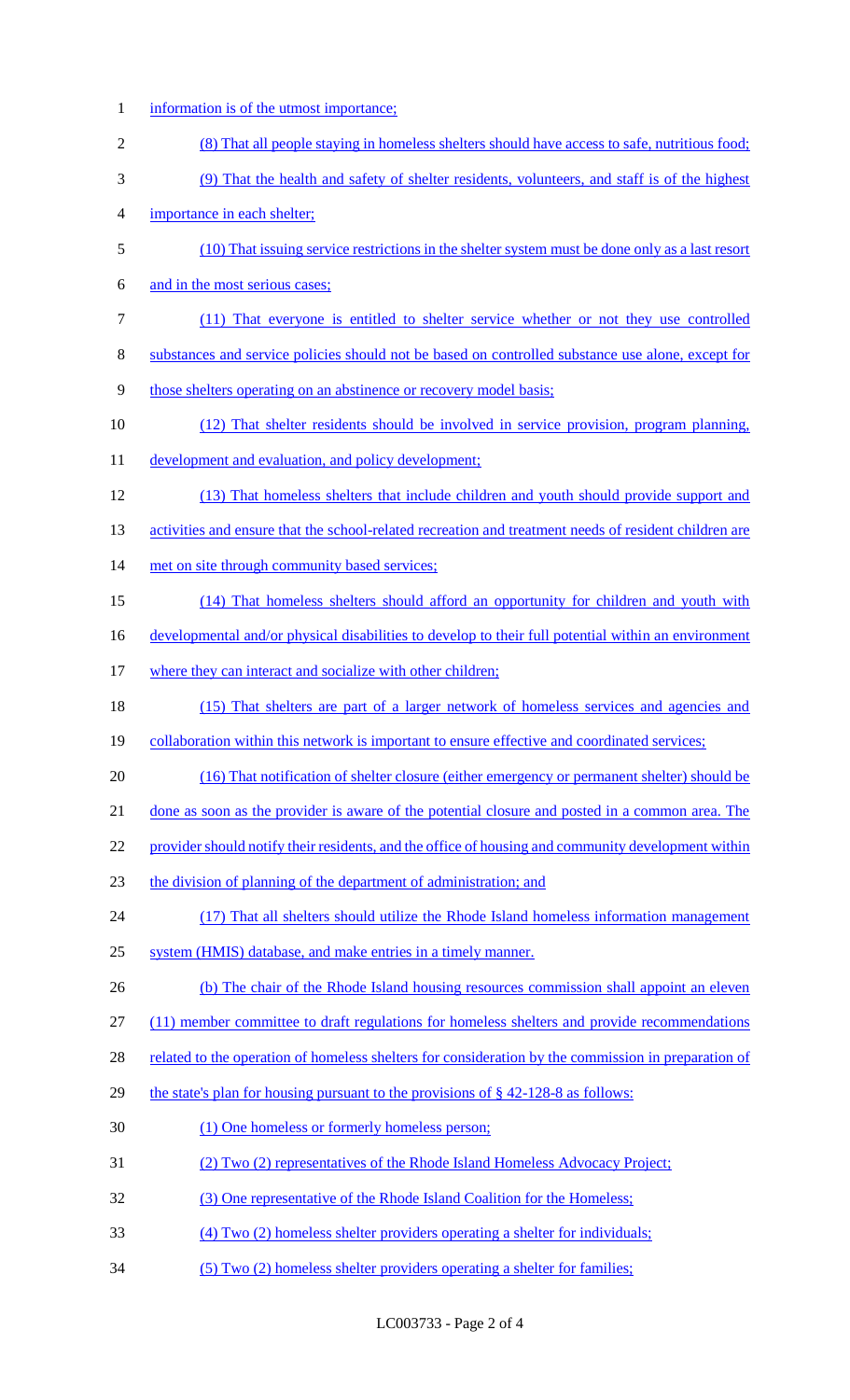(6) One representative from the Rhode Island office of housing and community development; (7) One domestic violence shelter provider; and (8) One resident or former resident of a domestic violence shelter. (c) The committee shall elect a chair or co-chairs from among their membership.  $\phi$  (d)(1) The committee shall define the characteristics of a homeless shelter that shall be subject to the regulations and standards established by this section. (2) The committee shall be charged with making recommendations for the formulation of regulations and standards to address the following topics and areas of concern: (i) Baseline organizational standards that any agency operating a homeless shelter must 11 meet; (ii) Access to shelter guidelines, including admission and discharge, bed registration, 13 substance use, and service restrictions; (iii) Residents' rights and responsibilities, including resident input, complaints and appeals, 15 and grievance procedures; (iv) Program standards including the provision of essential services, counseling supports, daytime access, confidentiality, sharing of resident information, safeguarding resident files, and 18 staff code of conduct; (v) Health and safety standards including basic health and safety protocols, the safeguard of, and access to, resident medication, a policy on weapons, and requirements for staff training on health and safety issues; and (vi) Emergency and winter shelter standards including the definition of inclement weather events, in all seasons, that trigger requirements for homeless shelters to stay open for the protection of residents. (3) Except to the extent specifically required by statute, no shelter regulation shall deny access to, or otherwise impose additional restrictions upon, individuals due to their being subject to community notification requirements, nor shall any state or municipal agency request or require 28 a shelter to impose any such restrictions. SECTION 2. This act shall take effect upon passage.

======== LC003733 ========